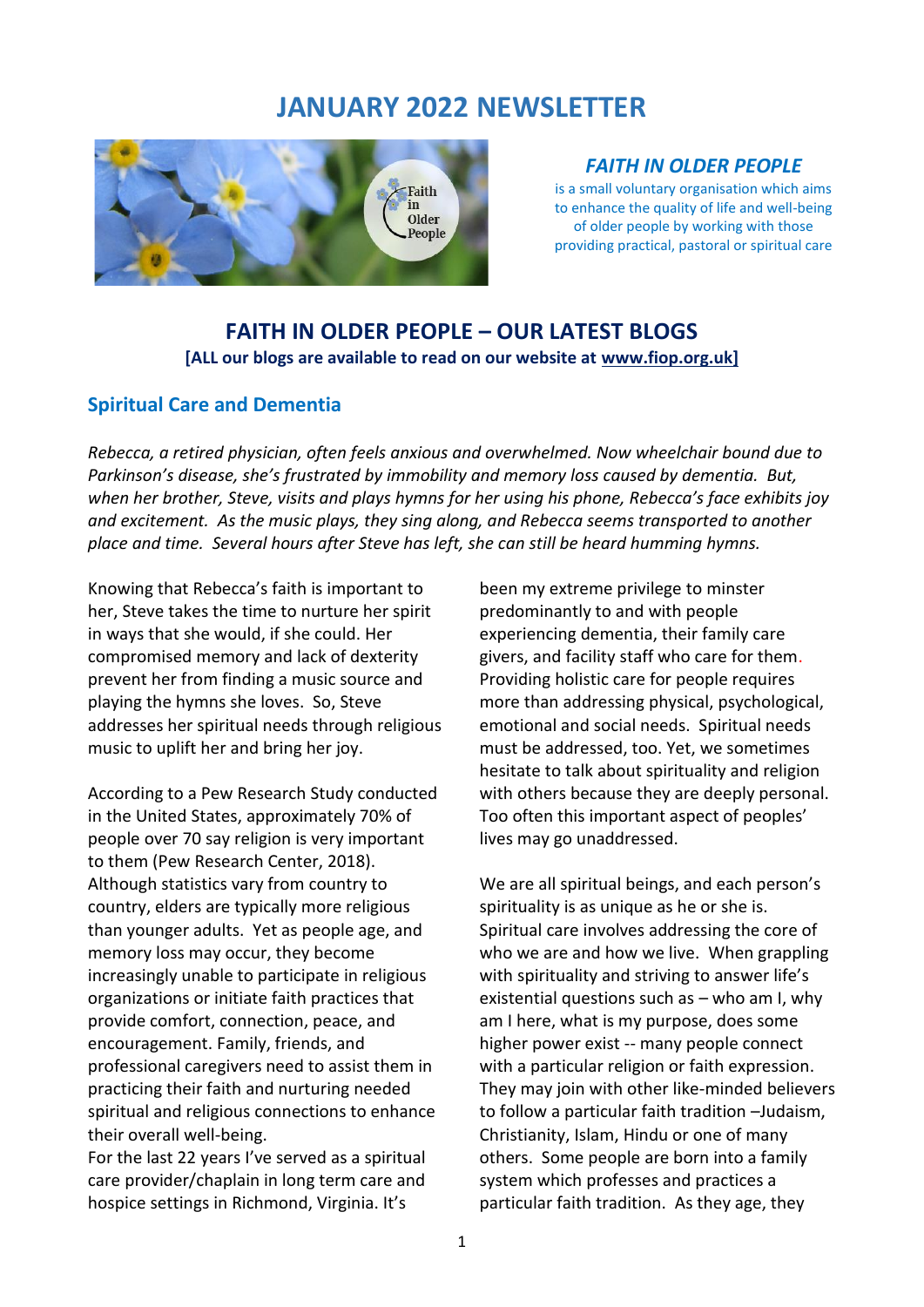may remain within their family's faith tradition or, through self-searching and spiritual questioning, change to embrace a new faith. Some people never resonate with a particular faith group or belief in a divine being, but continue to express their spirituality in nonreligious ways, such as reverencing nature or practicing various meditative styles.

Even people in advanced stages of dementia receive comfort as we provide personalized spiritual care, helping meet their spiritual needs and nurture faith connections through things like our physical presence, gentle touch, soothing prayers, scripture reading, nature sounds or sights. Whatever has historically been important to them.

Just as providing physical and emotional care requires an assessment to learn medical histories, concerns, and contributing factors, conducting a spiritual assessment helps discover a persons' spiritual strengths and needs. Whereas physical and emotional assessments are often achieved via a list of questions on a computer or clipboard, it's best to gather spiritual assessment information through relationship building and subsequent conversation. If a person is no longer able to easily converse due to dementia or other illness, family members or close friends can assist with completing an assessment.

#### **Spiritual Assessment Tool**

#### • *What gives you hope, purpose, peace, joy?*

Libby rarely attends church anymore. She used to enjoy assisting people in need or creating craft items to give away, but now she isolates herself at home. She feels her memory loss affecting conversation and her ability to do the things she's always done well. She's embarrassed. A church friend, Jane, misses Libby's presence and appears at her home one day with ingredients to bake cookies. Jane knows **Libby loves helping others**, so she assists Libby with setting the stove's temperature, mixing ingredients, and preparing the cookies. They amiably chat while waiting for cookies to bake and then deliver them to another church friend who's recently home from the hospital. Libby beams with **joy** and feels her sense of **purpose** fulfilled. Jane encourages her friend back to church, and they continue meeting for a weekly service project for months.

- *What nurtures your spirit?*
- *Where/when do you feel the closest to God? \**

*Examples***:** *Being with family and friends or your faith community, revelling in nature, enjoying your place of worship, listening to or playing music, observing or creating artwork, visiting with or caring for pets, doing acts of service for other people …*

Hazel does not like being touched. She often yells out in pain from the crippling arthritis she feels, and she routinely dismisses people from her room in the care center where she lives. Hazel doesn't recognize her children anymore, much less the nurses who care for her daily. She's often found sitting in her wheelchair by the nurses' station where they can keep an eye on her.

One day her minister, Ben, arrives for a visit. He asks if she'd like to go outside on a beautiful spring day, and Hazel surprisingly responds, "Yes." They sit for an hour quietly overlooking a nearby park, listening to birds

sing and watching tree branches sway in the wind. Gradually a serene look of **contentment** captures Hazel's face. Nurses marvel at her calmness as Ben returns her for lunch.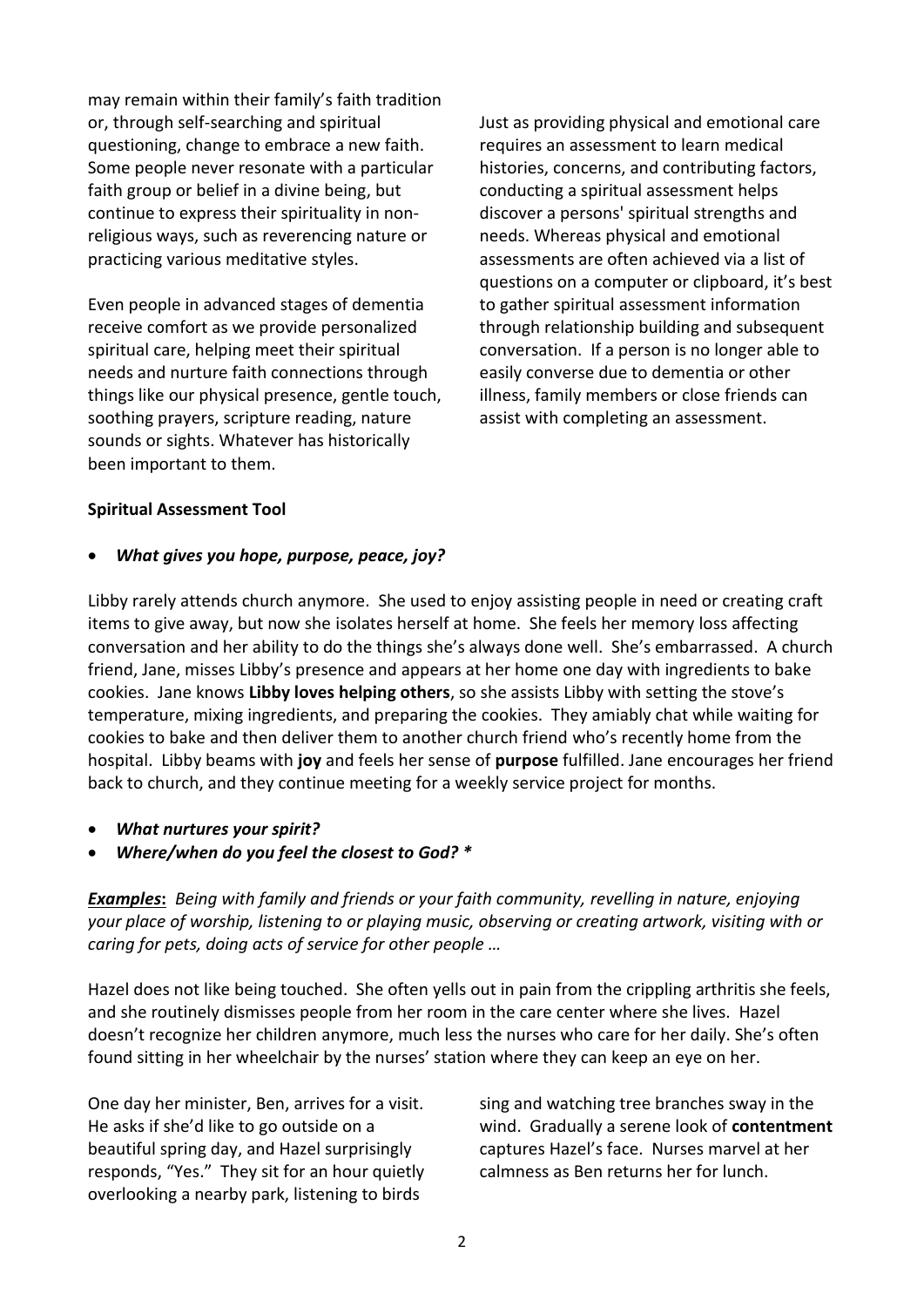Prior to visiting, Ben had talked with her children about **what nurtures Hazel's spirit**  **and where she feels closest to God**. They'd unanimously agreed, **being in nature.**

#### • *What spiritual/religious practices or symbols bring you comfort and peace?*

*Examples: Meditation, prayer, being in nature, movement, a worship experience, reading sacred scripture, praying, being in a worship center, hearing or making music, enjoying artwork, seeing religious icons, a Menorah, hearing Buddhist chimes, smelling incense, …* 

John, an 85-year-old former accountant who has Alzheimer's disease, can't sit still. Much of his day is spent pacing, as if he's looking for something. Each afternoon his wife, Margaret, prepares tea and a plate of his favorite cookies. When he sees her place them on the table, he sits and noticeably calms down. As they enjoy their snack, Margaret reads familiar **scripture passages** which they often repeat aloud together. She reads a brief **devotional**, and they close by reciting the **Lord's Prayer**. John is no longer able to converse, but those few minutes of holy communication enhance each of their lives. When it's over, John is often able to relax for a while. **Practicing his faith has contributed to John's well-being.**

Even though I have been specifically addressing spiritual care for elders experiencing dementia, providing spiritual care is essential for all older people, indeed for all of us. How much healthier would we all be if we paid as much attention to our spiritual

health as we do to our physical and emotional health. Not only would we experience enhanced well-being ourselves, but our spiritual health would also benefit those we seek to serve. So, what gives you hope …

*Kathy Fogg Berry is the author of When Words Fail: Practical Ministry to People with Dementia (Kregal Publications), a contributing editor and writer for Dementia-Friendly Worship: A Multifaith Handbook for Chaplains, Clergy, and Faith Communities (Jessica Kingsbury Publishers), and contributing writer for the Practical Handbook on Dementia (pccs-books.co.uk) to be published in 2022. She has been a trainer for the Alzheimer's Association since 2004 and has spoken on spiritual care and dementia on the state, regional and national levels in the USA.*

Berry, K. (2018) *When Words Fail: Practical Ministry to People with Dementia and Their Caregivers.* Grand Rapids, MI: Kregel Publications.

Coaten, Dr. Richard, Hofenbeck, Mark, Austin, Dr. Roz, editors. *Practical Handbook on Dementia.* "Spirituality and Dementia." Monmouth, England: **PCCS Books, NP25 3SR. [www.pccs-books.co.uk](http://www.pccs-books.co.uk/)** (expected publication date in 2022)

The Practical Handbook of Dementia is the second book in a series of 'practical handbooks' on different mental health issues that are being edited by Dr Roz Austin, Assistant Professor Mark Hopfenbeck, and Dr Richard Coaten from a UK and international perspective. This book offers high quality, relevant chapters written by people with dementia, their carers, and leading researchers, clinicians and therapists that aim to improve understanding of practical ways of helping people with dementia to live in the community, or in care settings with dignity, and in a way that fosters compassion, creativity and growth.)

Pew Research Center. (2018) 'The Age Gap in Religions Around the World. Why do levels of religious observance vary by age and country.' *Religion and Public Life.* June 13, 2018.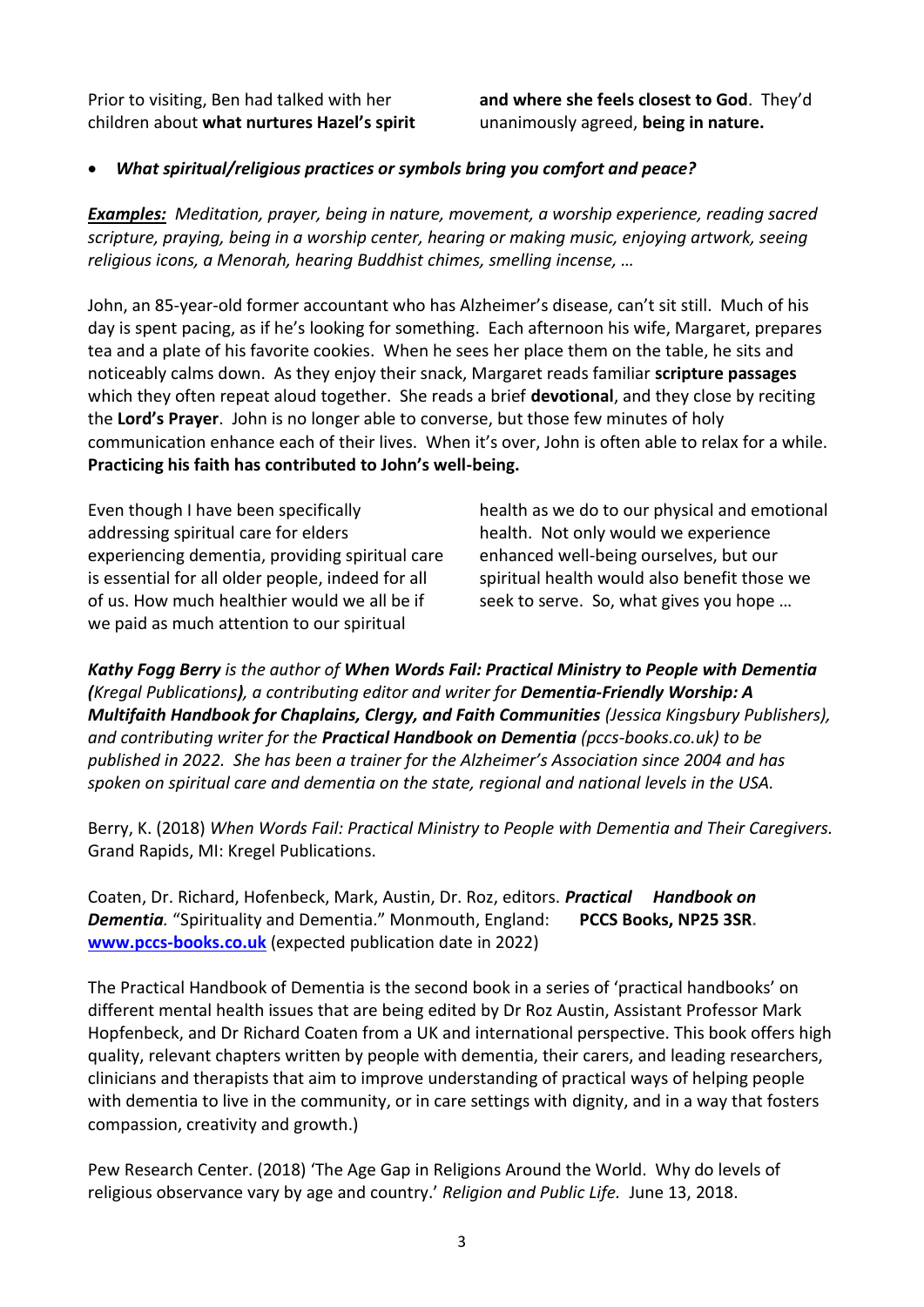

**FAITH IN OLDER PEOPLE – A NEW PROJECT Older people in Scotland's faith communities: a community resource for a resilient society**

*time + commitment + enthusiasm + energy + older people + faith communities = what?*

#### **What happens when older people in faith communities give their time?**

A new piece of year-long Scotland-wide research is about to look for the answers to this question and our research team want to hear from all faith communities about the roles that older people play – both within their faith community and in the wider community.

Most faith communities have older people in them, and in some cases this group can form a large proportion of the people there. But this research will look more deeply, at how older people are perceived in the faith communities they are part of, what activities they are involved in and impacts these result in.

Amongst many attributes, we know that older people can bring life experience and wisdom – but are these things used and valued? We'll be exploring what older people bring and what that means for the people and the communities around them. Finding out the personal impacts for older people themselves of the time they give to their faith community, will be another important area for us to build an understanding of.

By the end of our research in summer 2022, we hope to have identified the contribution made by older people in faith communities to volunteering, community well-being, and citizenship. We also intend to gather stories of innovative and challenging ways in which older people are involved, perhaps within that finding examples of

people and places which have managed to respond positively to the challenges of the pandemic.

Funded by The Tor Christian Foundation, Faith in Older People (FiOP) and Simon Jaquet Consultancy Services Ltd have been commissioned to carry out this research.



For further information on the project please contact Simon Jaquet [simon@simonjaquet.com](mailto:simon@simonjaquet.com)

## **FAITH IN OLDER PEOPLE, CHURCH OF SCOTLAND GUILD AND CHRISTIANS ON AGEING**

Harvest field: A celebration of the contribution of older people to our faith communities Wednesday 17<sup>th</sup> November 2021 10am-1pm by Zoom

Our four speakers gave excellent and stimulating presentations on the contribution of older people; their changing needs; the importance of social care and our spiritual needs as we age. All presentations are available **[HERE](https://www.faithinolderpeople.org.uk/resource/harvest-field-a-celebration-of-the-contribution-of-older-people-to-our-faith-communities/)**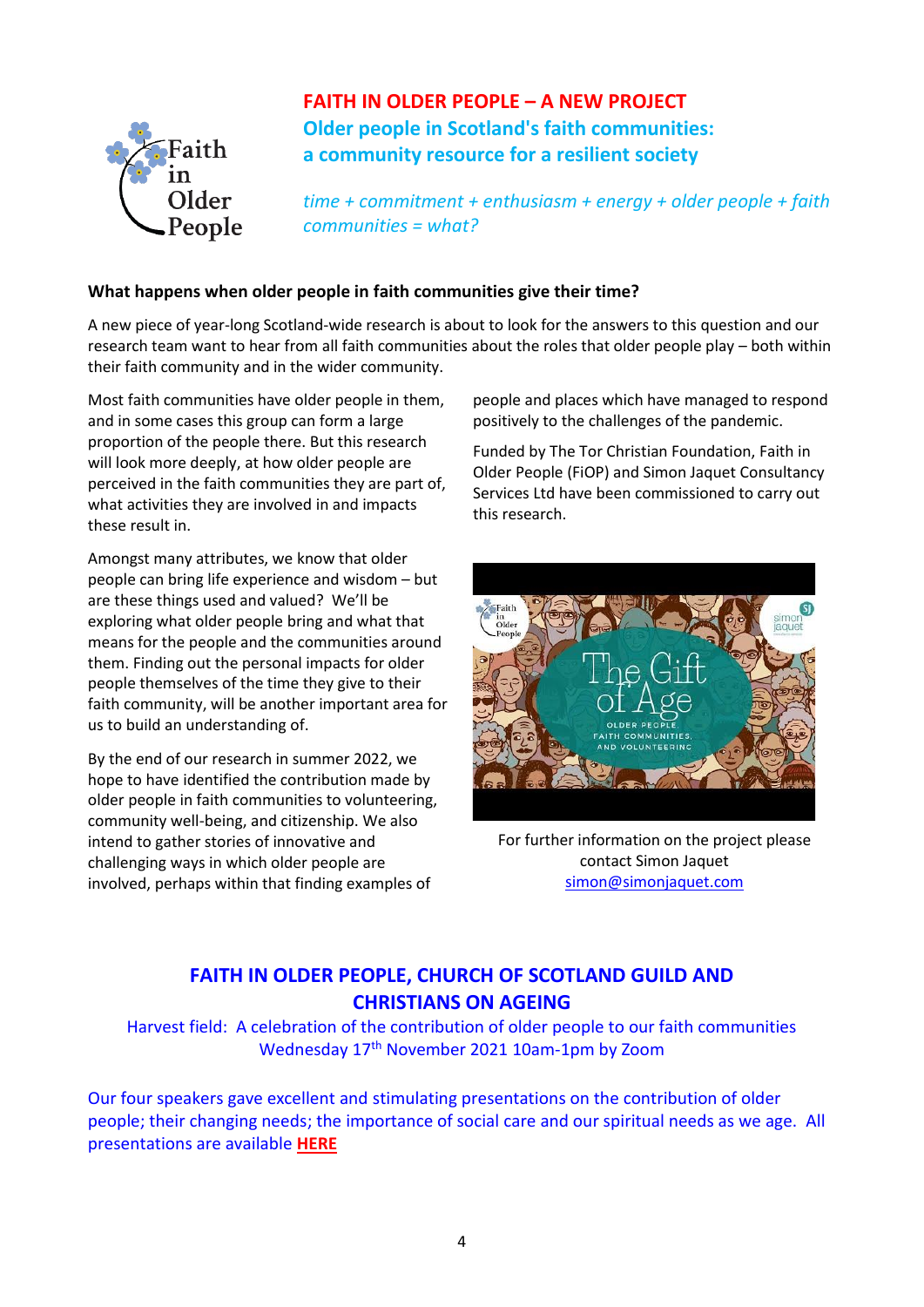**FiOP and the Church of Scotland Guild** have worked together over several years undertaking projects, consultations and organising events.

We have much appreciated working with Iain Whyte the General Secretary who is retiring at the end of this year and give him our thanks and all good wishes for the future.



Mr Iain Whyte General Secretary, Church of Scotland Guild

## **ANNA CHAPLAINCY Seminar**

I have just completed the Anna Chaplaincy Course and would thoroughly recommend it to those who wish to serve older people. It allows the opportunity to reflect on the spiritual tasks of ageing; how we change over the years and what support is needed by those who experience dementia or other life changing illnesses. The course also embraces the practicality of the role of an Anna Chaplain and the skills required. There is time for discussion and there is an excellent handbook and course materials.

Do visit the Anna Chaplaincy website to get more information and access to resources: [Anna Chaplaincy | Offering spiritual care in later life](https://www.annachaplaincy.org.uk/)

I also draw attention to a recent blog on its website on loneliness which is an issue concerning all of us by Eileen Simmons, Anna Chaplain, Leigh-on-Sea, Essex [Loneliness in old age \(annachaplaincy.org.uk\)](https://www.annachaplaincy.org.uk/post/loneliness-in-old-age)

> **Maureen O'Neill Director, Faith in Older People**

#### **FAITH IN OLDER PEOPLE BOARD**

Rev Harriet Harris and Dr Jo Hockley completed their term of office at the September AGM. Very warm thanks to them for their contribution over the past few years. We welcome to the Board, Amy Crichton and Deidre Wallace who will bring a range of skills, experience, and knowledge to the work of the Board.

**The FiOP Annual Report and Accounts 2020-21 are available from our website – click [HERE](https://www.faithinolderpeople.org.uk/wp-content/uploads/2021/09/Annual-Report-2020-2021.pdf) (Report) – click [HERE](https://www.faithinolderpeople.org.uk/wp-content/uploads/2021/09/Annual-Accounts-2020-to-2021.pdf) (Accounts)**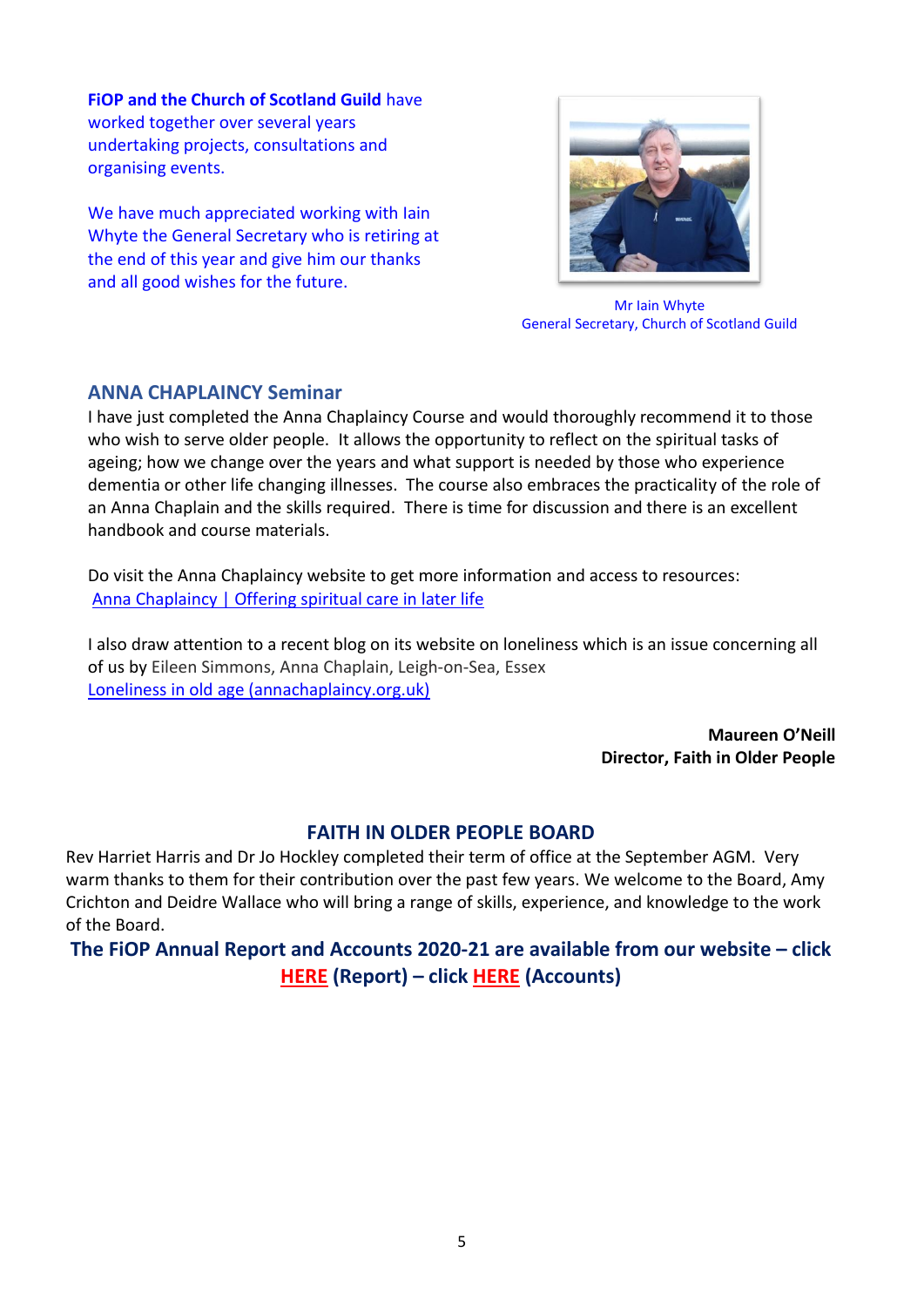# **FIOP's FIRST EVENT IN 2022**

# **HOW CAN FAITH COMMUNITIES HELP OLDER PEOPLE WHO EXPERIENCE ABUSE Katherine Southern, Development Manager, Hourglass Scotland and Northern Ireland**

### **Tuesday 8 February 2022**

## **BOOK YOUR FREE PLACE NOW VIA EVENTBRITE – click [HERE](https://www.eventbrite.co.uk/e/safer-ageing-stopping-abuse-in-conjunction-with-hourglass-tickets-219926093867)**

**Hourglass** is the only charity dedicated to calling time on the harm, abuse and exploitation of older people across the United Kingdom. With more than 25 years' experience and expertise, the mission of Hourglass is to listen, advise and support older people at risk of abuse and their loved ones throughout the UK. Every year, more than a million older people are physically, psychologically, financially, or sexually abused, or neglected in the UK. That's one in six older people who are victims of abuse.

What can faith communities do to respond to this epidemic of violence? In this talk, to be followed by a Q&A, the Development Manager for Hourglass Scotland will provide an overview of what all faith communities should know in order to effectively recognize and respond to abuse. The talk will cover what the charity knows about the scope and nature of abuse of older people in Scotland, the effects of the pandemic on older people at risk of abuse, and the warning signs of abuse and neglect. The talk will also address how faith leaders can help prevent abuse by creating communities receptive to the voices of survivors, and how they can respond to the spiritual needs of victims and survivors.

*Katherine Southern is the Development Manager for Hourglass Scotland and Northern Ireland. She is originally from the U.S., where she was an elder in the Presbyterian Church (U.S.A.) and she is now a member of Church of Scotland. She served on the interfaith council at her university and maintains an interest in interfaith work.*

# **SAVE THE DATES**

**ZOOM workshop – NB numbers are limited UNDERSTANDING MENTAL HEALTH ILLNESS FOR FAITH COMMUNITIES** Talking about mental illness – Dr Gill Yellowlees **Tuesday 8th March 2022** \*\* Time: 1.30-4.30 (3 hours) \*\* Registration fee: £30

## **MALCOLM GOLDSMITH LECTURE 2022**

We are delighted that Dr Kathryn Mannix and Rt Rev Richard Holloway will be presenting the lecture on **Thursday 12th May 2022** by Zoom at 4.30 pm. The focus will be 'With the End in Mind'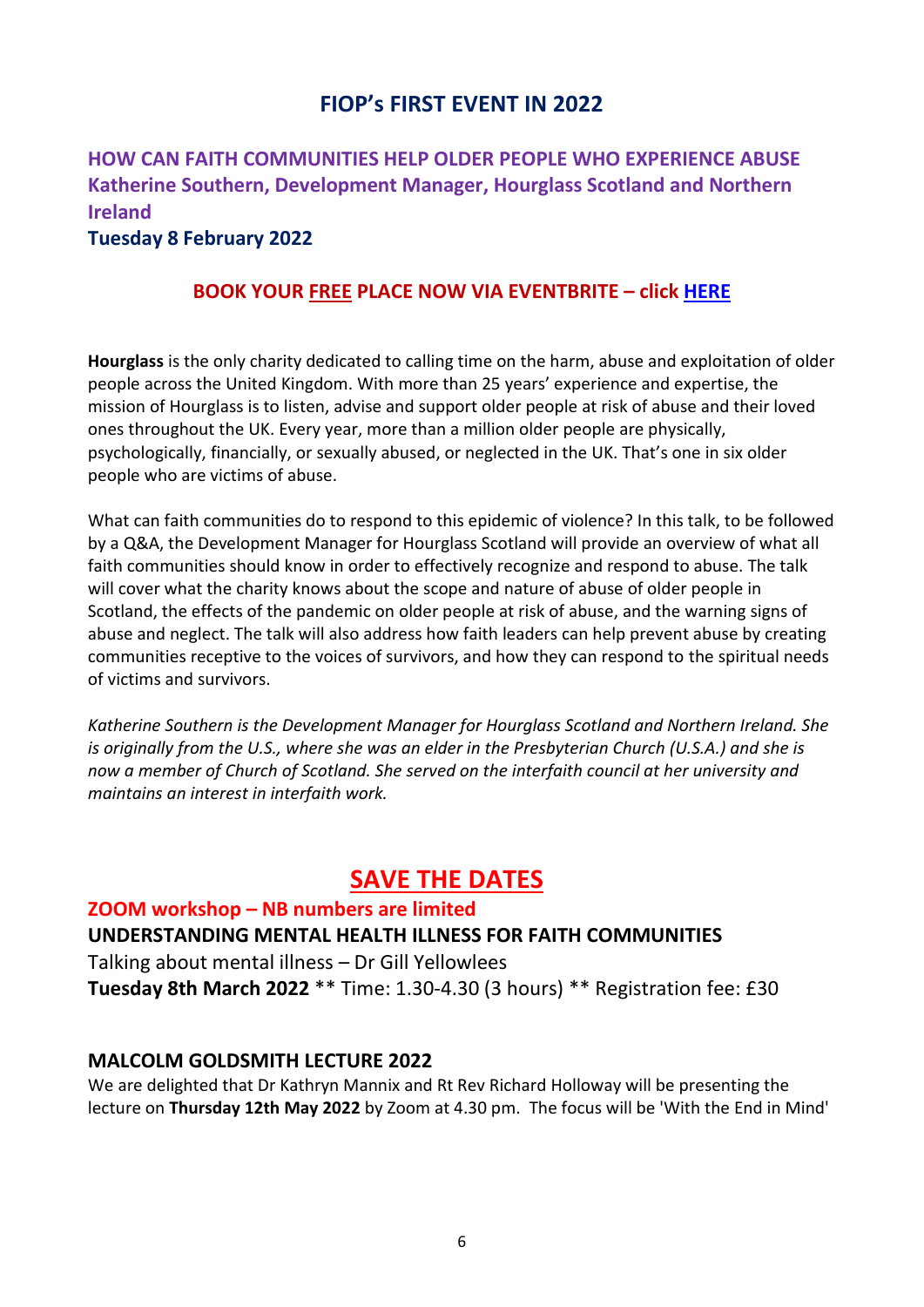# **SCOTTISH GOVERNMENT**

## SUBMISSIONS TO THE CONSULTATION ON A NATIONAL CARE SERVICE FOR SCOTLAND

Faith in Older People submitted a statement to the consultation on the importance of strengthening the provision of spiritual care in social care and that this would reflect the need to ensure that the education and training of those who care for us includes this dimension to foster better understanding of its importance to those of faith and those who look to nature, creativity and relationship for their spiritual wellbeing.

**In addition**, FiOP also submitted a statement in collaboration with Scottish Care and the NHS Chaplaincy stressing the importance of spiritual care as an integral part of person-centred care; the statement is available through the following link :

[https://www.faithinolderpeople.org.uk/wp-content/uploads/2021/11/FiOP-response-Oct-](https://www.faithinolderpeople.org.uk/wp-content/uploads/2021/11/FiOP-response-Oct-2021.pdf)[2021.pdf](https://www.faithinolderpeople.org.uk/wp-content/uploads/2021/11/FiOP-response-Oct-2021.pdf)

### **DIRECT EXPERIENCE CONSULTATION WORKSHOPS - NATIONAL PLAN TO END THE NEED FOR FOOD BANKS**

You may be aware that The Scottish Government is currently running a [consultation on a draft](https://consult.gov.scot/housing-and-social-justice/ending-the-need-for-food-banks/)  [national plan to end the need for food banks](https://consult.gov.scot/housing-and-social-justice/ending-the-need-for-food-banks/) as a primary response to food insecurity. The consultation will run until 25 January 2022.

The Scottish Government wants to ensure that people with direct experience of food insecurity have opportunities to contribute to the national plan on ending the need for food banks in a safe and supportive environment. As an organisation that supports households who may experience food insecurity, we would value your help in promoting this opportunity.

Your wider networks are encouraged to contribute to the wider consultation [online.](https://consult.gov.scot/housing-and-social-justice/ending-the-need-for-food-banks/)

Should it be needed, information about supporting people with digital access, including Scottish Government funding which may be available for this purpose, is available on the [Connecting](https://connecting.scot/)  [Scotland](https://connecting.scot/) website. If you would like to discuss any aspect of this further, require any additional information or wish to raise any particular accessibility issues, please do not hesitate to get in touch via email: [FoodInsecurityTeam@gov.scot](mailto:FoodInsecurityTeam@gov.scot)

**Caroline Moffat |** Disability Equality & BSL Policy **|** Age Equality and Older People Policy **|** Equality Unit **|** Equality and Human Rights Scottish Government, Area 3-H North, Victoria Quay, Edinburgh, EH6 6QQ **|** [Caroline.Moffat@gov.scot](mailto:Caroline.Moffat@gov.scot) **|** 07973 723902

The new **Low Income Winter Heating Assistance (LIWHA) benefit will replace the current UK Government's Cold Weather Payment scheme next year**. I am pleased to let you know this is now live and will be open for responses over the next 3 months, closing on 23 February 2022.

As you may have seen, since our last engagement, the approach we have taken to the LIWHA has changed. The proposals set out in the consultation will provide greater certainty for low income households about the support they can expect towards the cost of heating their homes in the winter. The new benefit will remove the requirement for a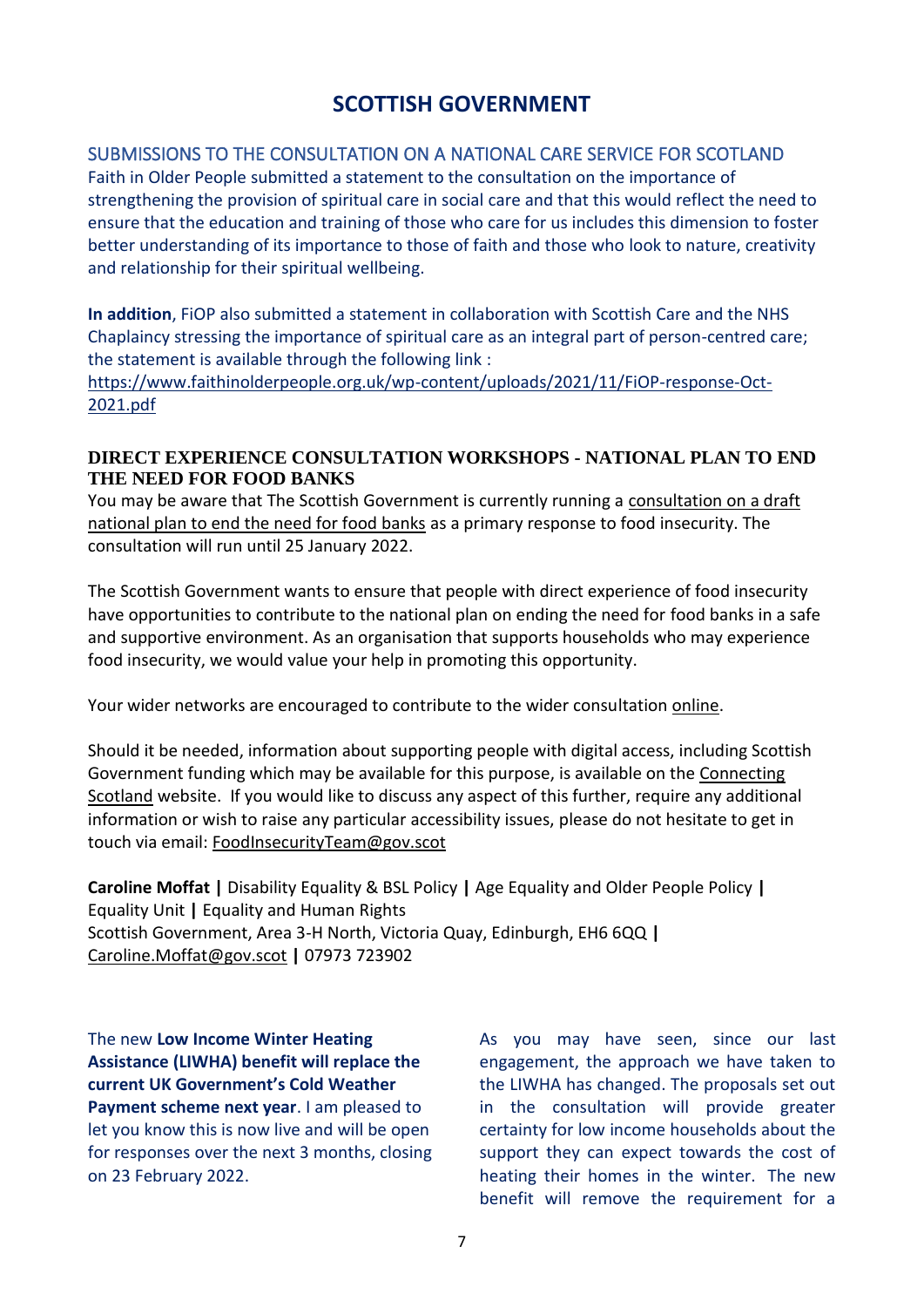sustained period of very cold weather from the eligibility criteria and will provide a guaranteed annual payment of £50 each winter to eligible households receiving income related benefits. This is equivalent to the value of two Cold Weather Payments and should ensure that most people will be better off under the new benefit.

Whilst the consultation is ongoing we would also like to move forward with engaging with the stakeholder reference group again. We intend to carry on holding these meetings via MS Teams and will be in touch soon with proposed dates.

In the meantime, you can find the consultation here:

<https://www.gov.scot/isbn/9781802016949>

I would like to apologise that we have not managed to engage on this with you prior to now. However, I would like to assure you that working with individuals and organisations with experience of the benefits system remains central to our approach and we appreciate your input going forward. We look forward to working with you again.

Kelly Coote, Winter Heating Benefits Low Income Benefit Policy Unit Social Security Directorate Scottish Government

## **GENERAL INFORMATION**



 **Excellence Awards for 2022** are now open for nominations. The awards provide an opportunity for individuals and groups to celebrate their learning and success in building relationships between younger and older generations. Intergenerational relationships have an even more important contribution to make in the rebuilding of our communities. Although the approach is growing it is so important for everyone to raise awareness of the impact these intergenerational relationships have on improving health, physical and mental well-being for older and younger people and on reducing ageism.

#### **The five categories include:**

- 1. Creative use of space and place
- 2. Creative use of technology
- 3. Enabling inclusive communities
- 4. Social justice and dignity
- 5. Tackling climate change

Award winners will be announced during our National Conference which takes place online using Zoom from Monday 7th – Friday 11th March 2022.

#### **Closing date for nominations is Monday 31st January 2022 at 12 noon**

Please read the [guidelines](https://generationsworkingtogether.org/downloads/618ee967890a0-award-guidelines-2022-final-pdf) then complete the [nomination form](https://generationsworkingtogether.org/downloads/619222702ed01-nomination-form-2022-pdf) and return to [Bella Kerr](mailto:bella@generationsworkingtogether.org)

## **A message from Paul McKenna, Interfaith, Toronto, Canada**

**Dear interfaith friends in Scotland and Wales:** I trust that you are well given the many challenges we are experiencing on the planet. I have been involved in interfaith, globalist, and intercultural work for forty years in Toronto, Canada. I am the creator and the copyright holder of the multifaith Golden Rule Poster that features Golden Rule texts in 13 religions. This poster has achieved international renown as an interfaith and educational resource.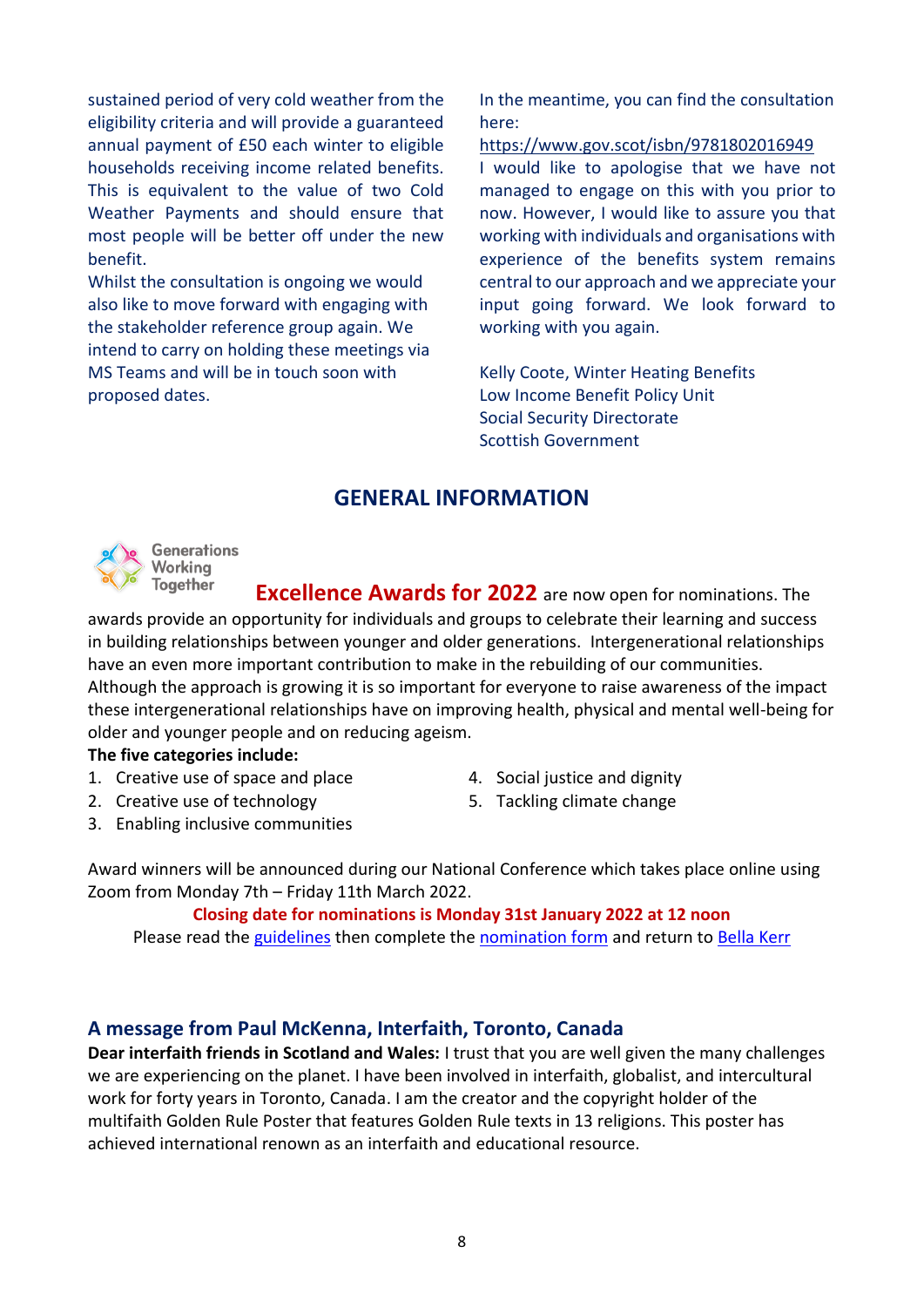I have had this poster translated into a number of languages and I have decided to make the electronic versions of these posters available **— free of charge —** to educators like you. You are free to download, post and print (in volume) the poster in numerous languages.

**A sample poster is available [here.](https://www.scarboromissions.ca/golden-rule/golden-rule-across-the-worlds-religions) Other available posters include**

**[Spanish Golden Rule Poster](https://www.scarboromissions.ca/wp-content/uploads/2015/11/Spanish-GR.pdf) (free online) [Hebrew Golden Rule Poster](http://www.scarboromissions.ca/wp-content/uploads/2015/05/hebrew_poster.pdf) (free online) [Turkish Golden Rule Poster](http://www.scarboromissions.ca/wp-content/uploads/2015/05/turkish_golden_rule_poster.pdf) (free online)**

**[Amharic Golden Rule Poster](http://www.scarboromissions.ca/wp-content/uploads/2015/09/Amharic-Golden-Rule-Poster.pdf) (free online) [Urdu Golden Rule Poster](https://www.scarboromissions.ca/wp-content/uploads/2017/06/Urdu-Golden-Rule-Poster.pdf) (free online**